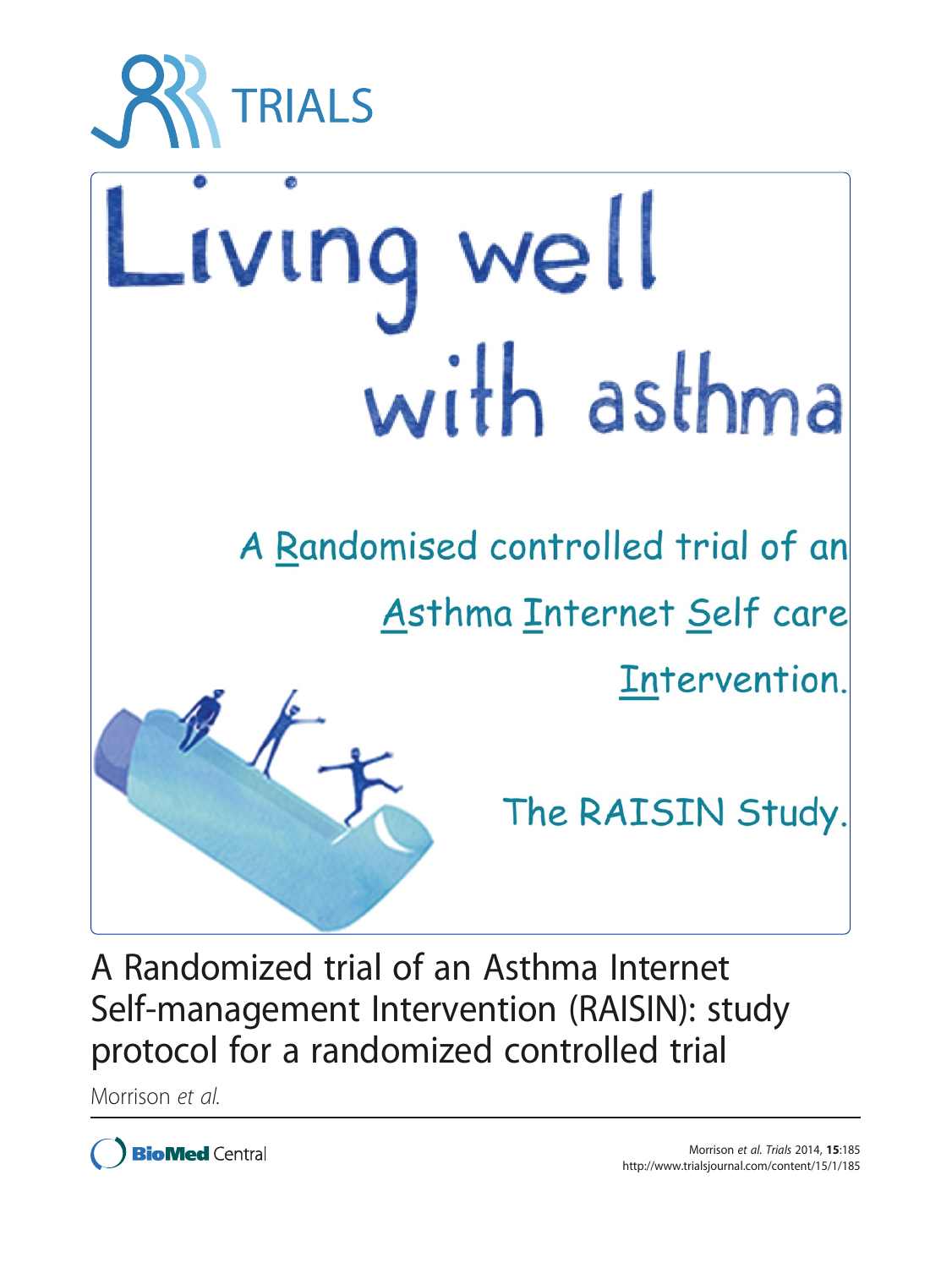### **STUDY PROTOCOL CONSUMING THE CONSUMING OPEN ACCESS**



## A Randomized trial of an Asthma Internet Self-management Intervention (RAISIN): study protocol for a randomized controlled trial

Deborah Morrison<sup>1</sup>, Sally Wyke<sup>2</sup>, Neil C Thomson<sup>3</sup>, Alex McConnachie<sup>4</sup>, Karolina Agur<sup>1</sup>, Kathryn Saunderson<sup>1</sup> , Rekha Chaudhuri<sup>3</sup> and Frances S Mair<sup>1\*</sup>

#### Abstract

**Background:** The financial costs associated with asthma care continue to increase while care remains suboptimal. Promoting optimal self-management, including the use of asthma action plans, along with regular health professional review has been shown to be an effective strategy and is recommended in asthma guidelines internationally. Despite evidence of benefit, guided self-management remains underused, however the potential for online resources to promote self-management behaviors is gaining increasing recognition. The aim of this paper is to describe the protocol for a pilot evaluation of a website 'Living well with asthma' which has been developed with the aim of promoting self-management behaviors shown to improve outcomes.

Methods/Design: The study is a parallel randomized controlled trial, where adults with asthma are randomly assigned to either access to the website for 12 weeks, or usual asthma care for 12 weeks (followed by access to the website if desired). Individuals are included if they are over 16-years-old, have a diagnosis of asthma with an Asthma Control Questionnaire (ACQ) score of greater than, or equal to 1, and have access to the internet. Primary outcomes for this evaluation include recruitment and retention rates, changes at 12 weeks from baseline for both ACQ and Asthma Quality of Life Questionnaire (AQLQ) scores, and quantitative data describing website usage (number of times logged on, length of time logged on, number of times individual pages looked at, and for how long). Secondary outcomes include clinical outcomes (medication use, health services use, lung function) and patient reported outcomes (including adherence, patient activation measures, and health status).

Discussion: Piloting of complex interventions is considered best practice and will maximise the potential of any future large-scale randomized controlled trial to successfully recruit and be able to report on necessary outcomes. Here we will provide results across a range of outcomes which will provide estimates of efficacy to inform the design of a future full-scale randomized controlled trial of the 'Living well with asthma' website.

Trial registration: This trial is registered with Current Controlled Trials [ISRCTN78556552](http://www.controlled-trials.com/ISRCTN78556552/raisin) on 18/06/13.

Keywords: Asthma, Self-management, Adherence, E-health, Randomized controlled trial, Complex intervention, Inhaled corticosteroids, Behaviour change

\* Correspondence: [Frances.Mair@glasgow.ac.uk](mailto:Frances.Mair@glasgow.ac.uk) <sup>1</sup>

<sup>1</sup>General Practice & Primary Care, 1 Horselethill Road, Institute of Health & Wellbeing, University of Glasgow, Glasgow G12 9LX, UK

Full list of author information is available at the end of the article



© 2014 Morrison et al.; licensee BioMed Central Ltd. This is an Open Access article distributed under the terms of the Creative Commons Attribution License [\(http://creativecommons.org/licenses/by/4.0\)](http://creativecommons.org/licenses/by/4.0), which permits unrestricted use, distribution, and reproduction in any medium, provided the original work is properly credited. The Creative Commons Public Domain Dedication waiver [\(http://creativecommons.org/publicdomain/zero/1.0/](http://creativecommons.org/publicdomain/zero/1.0/)) applies to the data made available in this article, unless otherwise stated.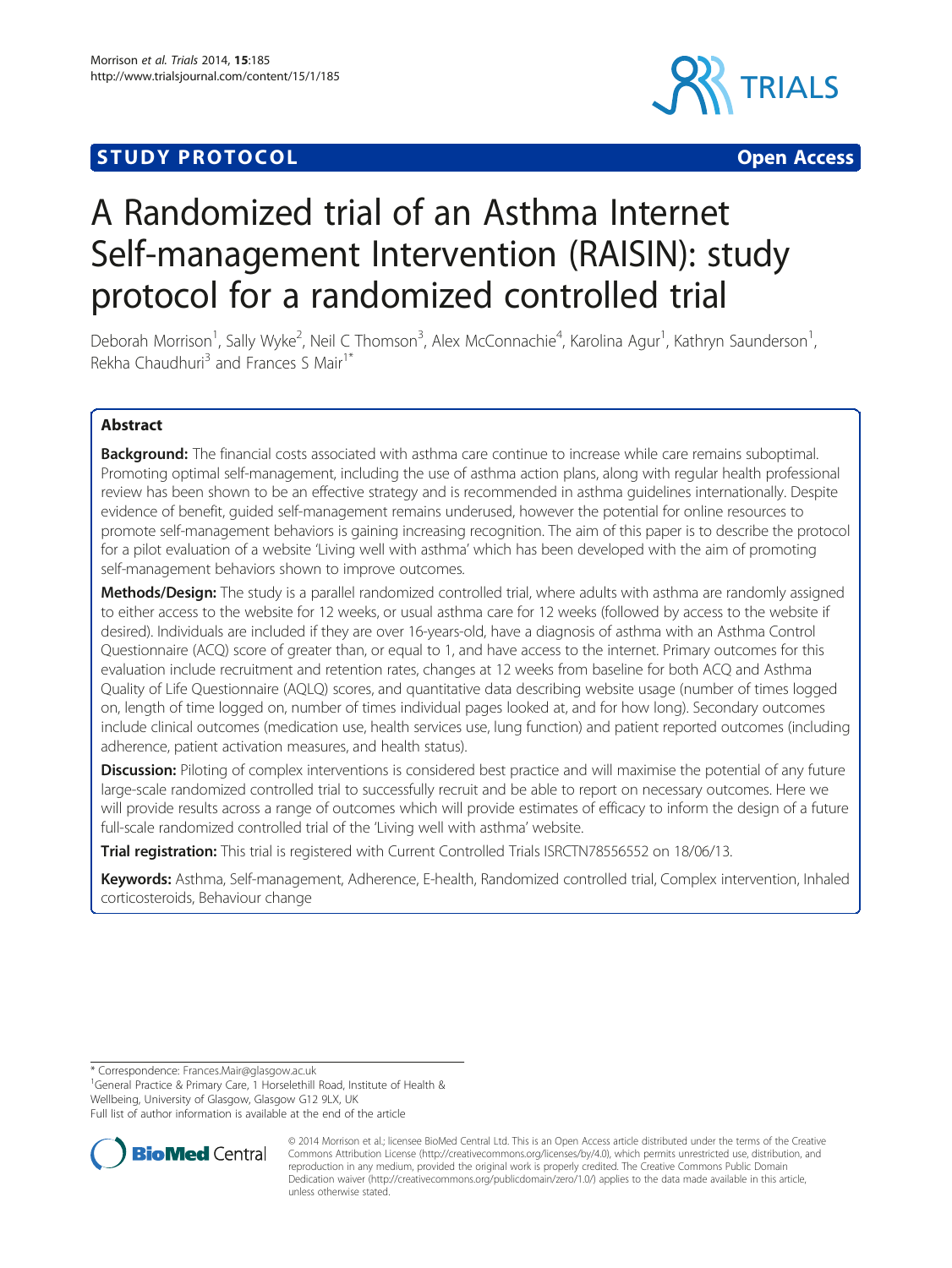#### Background

Asthma is common, affecting an estimated 300 million people worldwide [\[1](#page-6-0)]. The financial costs associated with asthma care continue to increase [[2\]](#page-6-0), while care remains suboptimal - patients continue to overestimate their asthma control, tolerating more symptoms and greater limitations than necessary [[3,4\]](#page-6-0). Promoting selfmanagement, including the use of asthma action plans, along with regular health professional review has been shown to be an effective strategy leading to improved outcomes including improved quality of life, lower rates of healthcare contacts, and fewer days off work and school, and is a recommendation in worldwide asthma guidelines [[5-9](#page-6-0)]. Self-management support aims to improve outcomes in a number of ways: better recognition of deterioration of symptoms, more appropriate responses to exacerbations, and optimizing adherence to medication [[10\]](#page-6-0). Improving adherence to inhaled corticosteroids is crucial to avoid exacerbations, improve day to day control, and reduce the risk of hospitalization and death [[11](#page-6-0)]. Adherence to treatments in many chronic illnesses is low and asthma is no exception [[12,13](#page-6-0)]. Research into non-adherence suggests several rationales, but in common with other chronic conditions recurring themes relate to doubts about the need for the medications in the first place, and concerns about potential sideeffects of treatments [[12,14](#page-6-0)].

Despite evidence of benefits, guided self-management remains underused [\[9-11](#page-6-0)]. Online interactive tools to support asthma self-management in general have been trialed out with the UK and there is increasing evidence that they may be safe and effective, enabling patients to take a more proactive role, improving asthma quality of life scores and symptoms (and in some cases forced expiratory volume in 1 second  $(FEV_1)$  [\[15-18\]](#page-6-0), and potentially demonstrating cost-effectiveness [\[19\]](#page-6-0). This suggests that making effective use of available technologies may have the potential to increase uptake of self-management behaviors in those with asthma, without additional cost. How best to achieve this is still not clear [\[20\]](#page-6-0).

#### 'Living well with asthma' resource development

We developed an online resource 'Living well with asthma' which aims to promote optimal self-management behaviors known to lead to improved outcomes. Exploratory focus group discussions with adults with asthma and primary care nurses clarified the key features deemed most important in a website. These data, along with a preceding literature review [\[20\]](#page-6-0), informed the initial development of a prototype of the website. The actual content of the pages within the website was developed and refined iteratively with input from adults with asthma, practice nurses, general practitioners, a sociologist, human computer interactions researchers, respiratory physicians, and a health psychologist. Further refinement of the content was undertaken using 'Think aloud' studies with adults with asthma. These were undertaken by DM, and participants fed back in real time their views on the contents and usability. Initially this was on paper mock-ups of proposed web pages, and latterly on actual 'Living well with asthma' webpages. 'Think aloud' studies are a recognized method of gaining information about users' views in real time as they navigate around a website, providing information about usability and feeding into further development and refinement of the website [[21,22\]](#page-6-0). The 'Living well with asthma' website was developed as a standalone resource which should complement face-toface asthma reviews, but does not require health professional involvement.

A full description of the website development will be available in a forthcoming publication.

#### Rationale for the evaluation methods

Guidance for the development of complex interventions recommends pilot and feasibility studies prior to formal evaluations [\[23,24](#page-6-0)]. A pilot study is a version of the main study that is run in miniature to test whether the components of the main study can all work together [\[25](#page-6-0)], whereas a feasibility study is used to estimate important parameters that are needed to design the main study, such as ease of recruitment, standard deviations of outcome measures, and follow-up rates [[25](#page-6-0),[26](#page-6-0)]. This study aims to address both issues. Feasibility and piloting are essential to ensure that planned progression to a fullscale randomized controlled trial (RCT) is appropriate in the first place and if it can be undertaken with appropriate power to achieve definitive results. This early evaluation must be broad enough to provide information both about how a full-scale RCT may work in practice but should also have consideration for how the resource may be used beyond the evaluation. Feasibility is investigated through measuring recruitment and retention rates and collecting usability data about the website itself. Measuring clinical outcomes will allow for the collection of important data on the efficacy of the intervention and for the estimation of effect sizes in any future larger RCT.

#### Study aims

This study aims firstly to assess the feasibility of conducting a RCT of the clinical effectiveness of an online asthma resource aimed at promoting adherence in adults with poorly controlled asthma, using the 'Living well with asthma' resource. Secondly, as a pilot study the aim is to provide estimates of recruitment and retention rates, as well as estimates of the variability of clinical and behavioral outcome measures to inform power calculations for a definitive trial. The study will collect a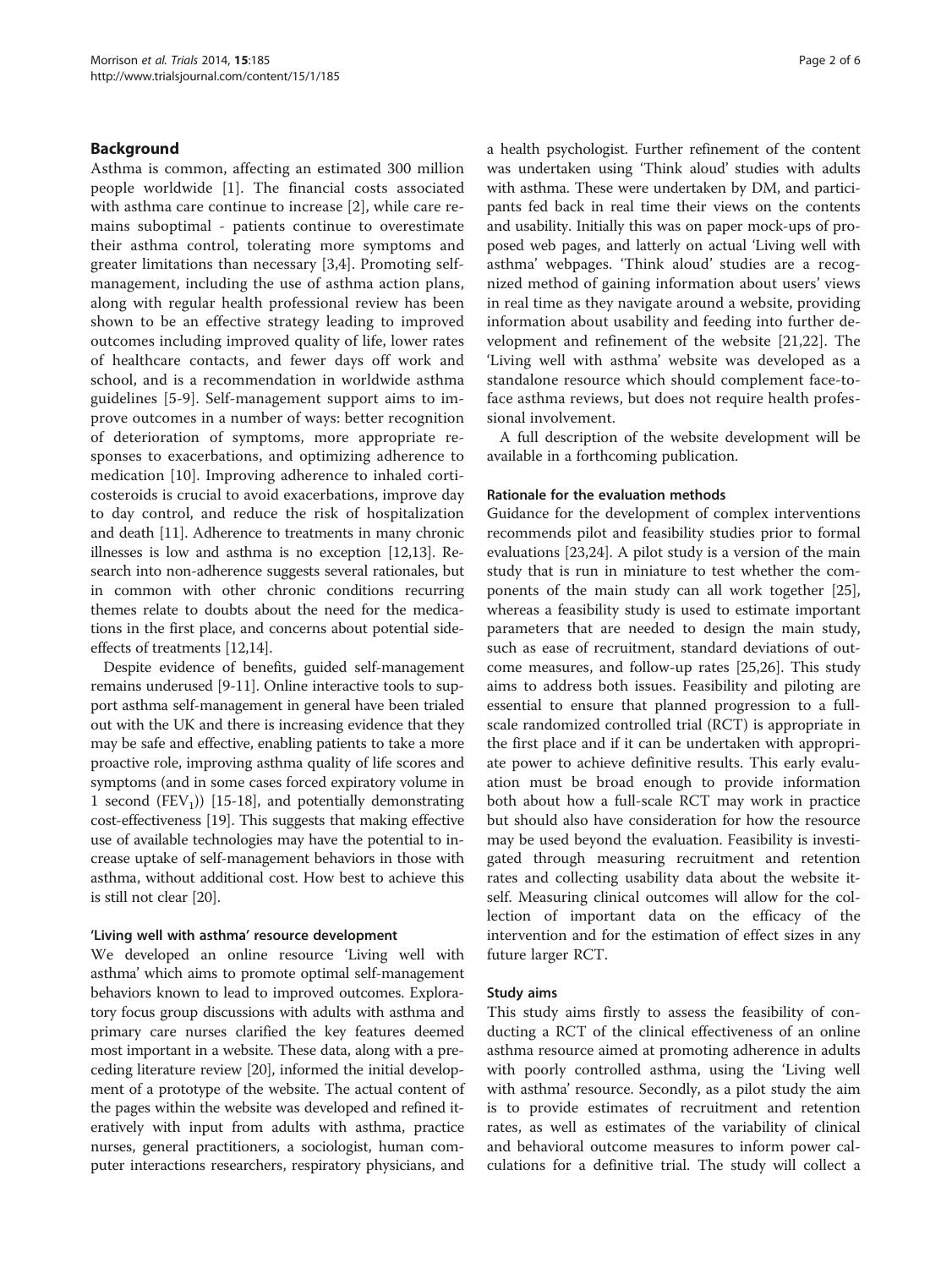range of information about the way the intervention was used, including but not limited to: the most and least visited pages, the length of time the intervention was accessed, and how often it was accessed. Finally, this pilot and feasibility study also aims to identify any potential problems to be addressed, and allow for further development of the resource, before a further evaluation.

We hypothesize that this intervention, which has been designed with end user involvement and aims to improve adherence to therapy using multiple strategies (educational information, attitudinal arguments, selfmonitoring, and reminders), will result in improved symptom control and quality of life measures in adults with asthma.

#### Methods/Design

#### Ethical approval and trial registration

Ethical approval for this study was granted by the West of Scotland Research Ethics Committee (ref 13/WOS/004) in March 2013. All participants provided written informed consent. The trial was conducted in accordance with national laws, Good Clinical Practice guidelines and the Declaration of Helsinki 2002. This trial is registered with Current Controlled Trials ISRCTN78556552.

#### Recruitment, randomization and blinding

Participants are primarily being recruited from primary care practices within the Greater Glasgow and Clyde health board area and from posters in public places. We aim to recruit 50 participants in total. See Table 1 for full eligibility criteria.

Consenting participants fulfilling our inclusion and exclusion criteria are being randomized using a third party automated telephone interactive voice response system. Participants will self-complete all questionnaires. Due to the nature of the intervention the blinding of the researcher is not practical, however data will be entered and managed by the Robertson Centre for Biostatistics (RCB), University of Glasgow, and the researcher will

| Inclusion criteria                                                                                                                    | <b>Exclusion criteria</b>                                                                  |
|---------------------------------------------------------------------------------------------------------------------------------------|--------------------------------------------------------------------------------------------|
| 1. Written informed consent                                                                                                           | 1. Unstable asthma                                                                         |
| 2. Age 16 years or older                                                                                                              | 2. Presence of active lung<br>disease other than asthma                                    |
| 3. Diagnosis of asthma by a health<br>professional and duration of asthma<br>symptoms $\geq 1$ year.                                  | 3. Mental impairment or<br>language difficulties that make<br>informed consent impossible. |
| 4. Asthma Control Ouestionnaire<br>score (6 questions version) greater<br>than or equal to 1 (suggesting<br>poorly controlled asthma) | 4 Terminal illness                                                                         |
| 5. Ability to access the internet<br>(excluding via smart phone or tablet).                                                           | 5. Cognitive impairment.                                                                   |

take no role in this. The data will be analyzed by a researcher blinded to the allocation of the groups.

#### Intervention

This is a parallel, two arm RCT. See study flow chart (Figure [1](#page-4-0)) and SPIRIT (Standard Protocol Items: Recommendations for Interventional Trials) checklist (Additional file [1](#page-5-0)) for further details. The duration of participation is 12 weeks from randomization. Those randomized to the intervention arm will have access to a purpose-built website with the aim of facilitating adherence to asthma medications for 12 weeks. This will include the following five areas: a) allow users to gain understanding of their current degree of asthma control and how they can improve it, specifically by optimizing their use of prescribed medication; b) challenge attitudes and concerns around taking medications for asthma; c) learn how to get the most out of their annual asthma review; d) prompt those who do not have one to seek an asthma action plan to be filled in with a health professional; e) send reminders to participants such as to get the flu vaccine or to order inhalers (participants can opt out of this aspect).

This resource will not advise medication changes directly, but if indicated, may suggest making an appointment with a nurse or doctor for review. Clear advice will be presented for seeking help in an emergency.

#### Control group

Those randomized to usual care will be advised to continue to manage their asthma as they would usually. After the follow-up visit at 12 weeks, participants in the control group will be offered 12 weeks of access to the website if they choose.

#### **Outcomes**

#### Primary endpoints

The primary endpoints for this study are: recruitment and retention rates at 12 weeks from baseline, web usability, and changes at 12 weeks from baseline for ACQ [[27](#page-6-0)] and AQLQ [\[28](#page-6-0)] scores. Recruitment and retention rates will be measured as well as usage data at 12 weeks, including number of times users logged in and total length of time logged in, number of times individual pages were viewed, and length of time spent on each page.

#### Secondary endpoints

The first secondary endpoint for this study will be changes at 12 weeks from baseline for Patient Activation Measure (PAM) score [\[29](#page-6-0)], EQ-5D score (generic measure of health related quality of life) [\[30](#page-6-0)], the Morisky Medication Adherence Scale (MMAS) [[31](#page-6-0)], lung function (via pre bronchodilator spirometry  $FEV_1$ ,  $FEV_1/FVC$ (forced vital capacity), peak expiratory flow (PEF) performed to American Thoracic Society (ATS) standards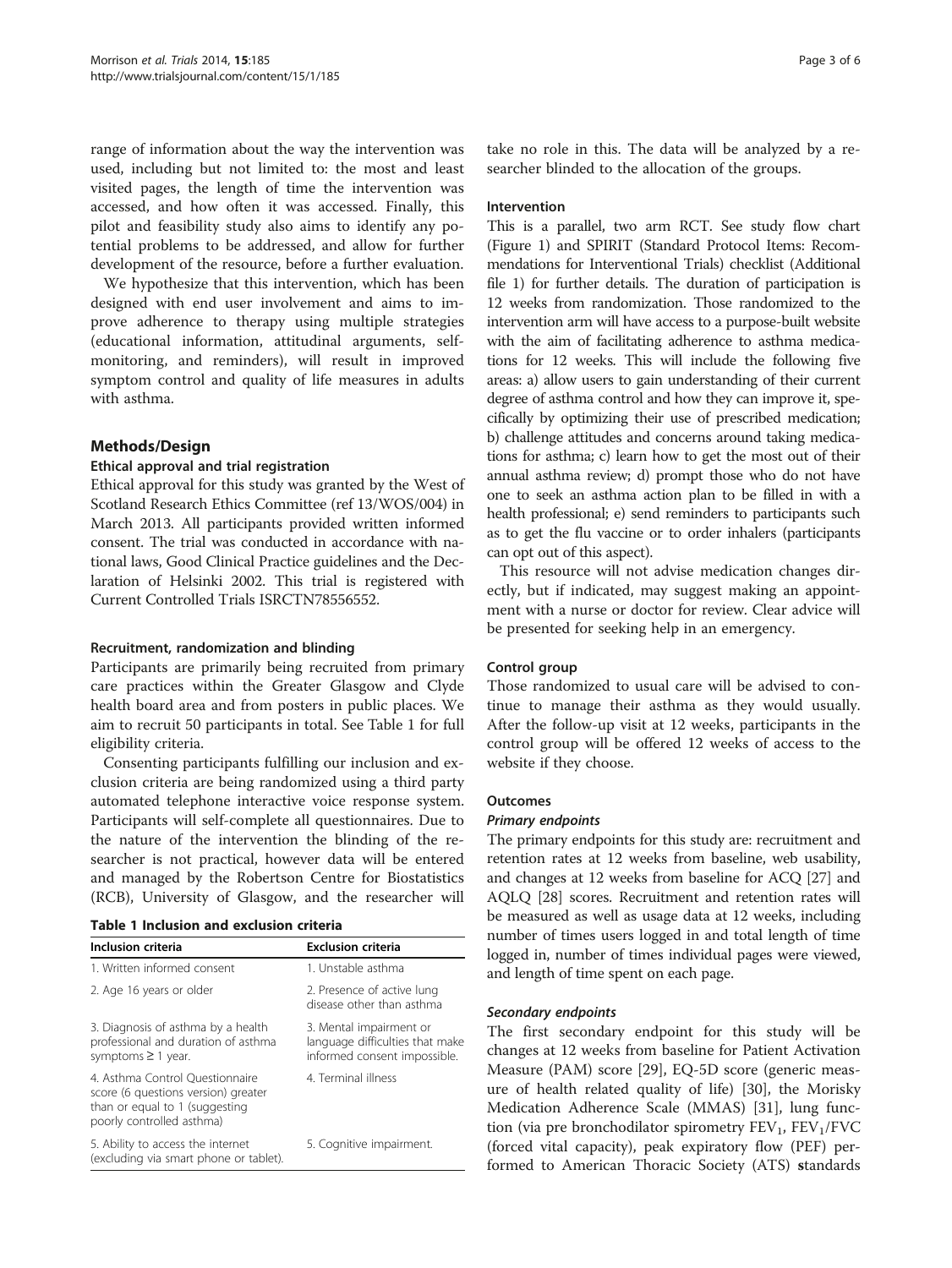#### <span id="page-4-0"></span>Morrison et al. Trials 2014, 15:185 Page 4 of 6 http://www.trialsjournal.com/content/15/1/185



[[32\]](#page-6-0), and fractional exhaled nitric oxide levels (FeNO) performed to ATS standards [[33](#page-6-0)].

The second secondary endpoint will be changes in the Problematic Experiences of Therapy Scale (PETS) [[34](#page-6-0)] score at 12 weeks in the intervention group only. The third secondary endpoint will be self-reported healthcare utilization including: routine visit to GP or practice nurse because of asthma, visit to GP because of asthma requiring oral steroids, hospital admission (and length of stay) because of asthma requiring oral steroids, emergency or out of hours' visit because of asthma requiring oral steroids, and emergency or out of hours' visit of patients to the GP or GP visit to patient at home because of asthma requiring oral steroids. The fourth secondary

endpoint will be self-reported medication utilization including: changes in the level of adherence to prescribed preventer medications, changes to the average number of reliever puffs taken per week, intensification of treatment, or step-up of asthma medications (as defined by British Thoracic Society/Scottish Intercollegiate Guidelines Network (BTS/SIGN) guidelines, and step-down of asthma medications (as defined by BTS/ SIGN guidelines).

#### Statistical considerations and data handling

While this study is not powered to detect differences in clinical measures, we will report estimates of effect sizes with a 95% confidence interval. The primary objectives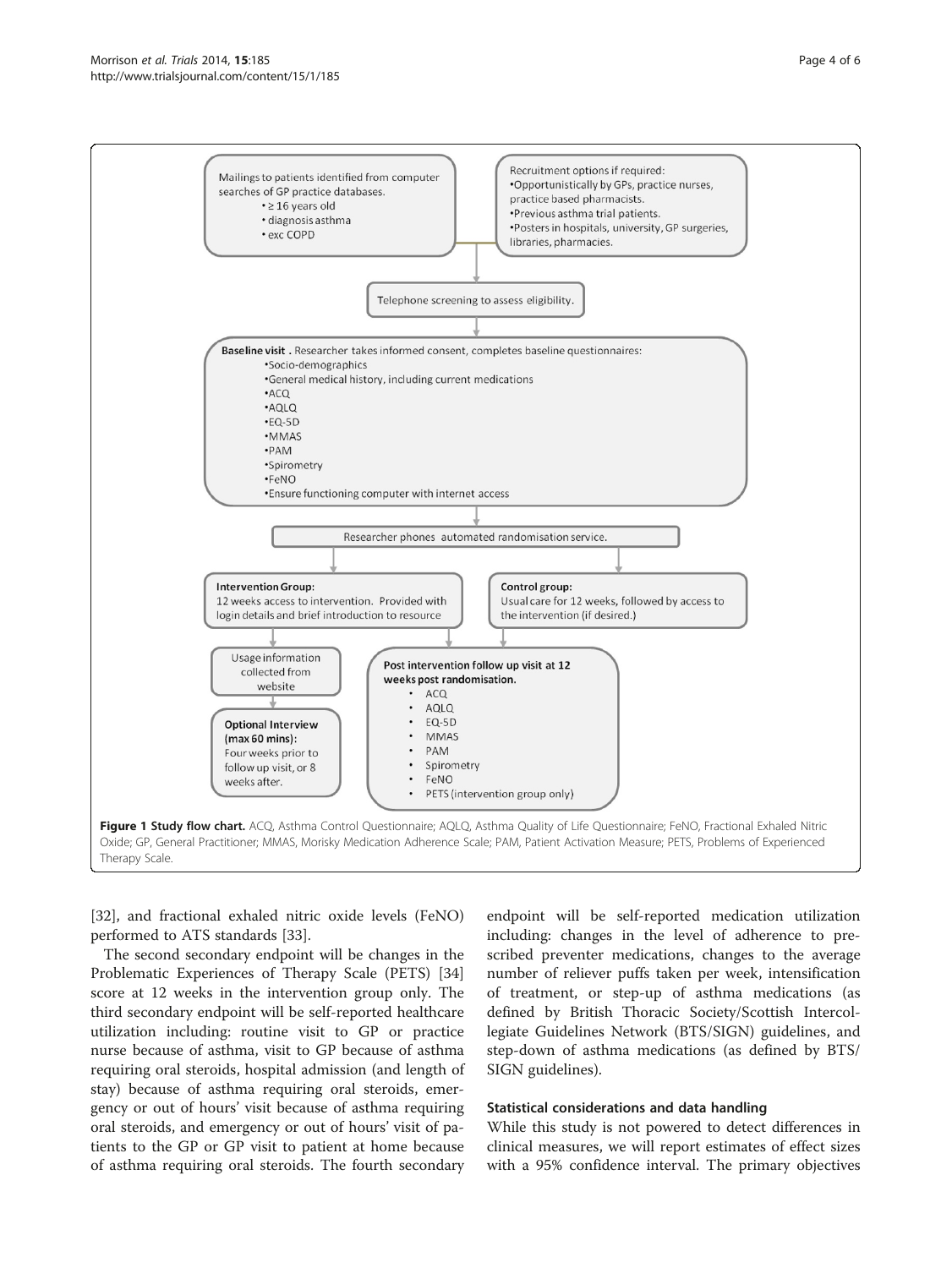<span id="page-5-0"></span>include determining recruitment and retention rates to inform the feasibility of running a full-scale trial. We shall recruit 50 participants to estimate these quantities with reasonable precision. For example, if we invite 100 participants to recruit 50, the recruitment rate would be estimated with a confidence interval of  $\pm$  10%. Patient characteristics and outcomes will be summarized at baseline, at follow-up, and as changes over baseline. Study groups will be compared using baseline-adjusted linear regression (analysis of covariance (ANCOVA). The effects of baseline and intermediate data on patient outcomes will be explored using linear regression. The variability of outcome data will be used to estimate the sample size required for a definitive study.

#### Data management

The RCB, part of the Glasgow Clinical Trials Unit (a fully registered UKCRN Clinical Trials Unit) are managing the randomization procedures and the trial data. Case report forms (CRF) will be used to collect study data. The CRF has been developed by the researcher and the RCB. The RCB are responsible for collating study data.

#### Trial management group and patient safety

The routine management of the trial will be coordinated by the trial management group. This will comprise the chief investigator (DM) and four co-investigators (FM, SW, NT, and AM). This group will monitor the progress of the trial to ensure that the protocol is adhered to. This group will meet bimonthly, with monthly recruitment reports via email. Any changes to the study protocol will be following agreement with the trial management group, and subject to approval from Research and Development at NHS Greater Glasgow and Clyde, and the West of Scotland Research Ethics Committee, where required.

The study will end when the trial management group agrees that either the planned sample size has been achieved or the recruitment is so poor that completion of the trial is not feasible.

Only adverse events that are outcome measures will be recorded. All serious adverse events (SAEs) will be recorded at follow-up. All SAEs will be assessed for causality, expectedness, and severity. This assessment is the responsibility of the chief investigator (CI). The trial team will record all SAEs. The CI will endeavor to obtain sufficient information to determine the causality of the adverse event and must provide an opinion of the causal relationship between each SAE and the study intervention. The accumulated SAEs will be sent to the sponsor and the West of Scotland Research Ethics Committee in an annual safety report. Detailed records of all SAEs will be held in the trial master file.

#### Annual safety reports

It shall be the responsibility of the trial management group on behalf of the sponsor to submit, once a year throughout the clinical trial, or on request, a safety report to the West of Scotland Research Ethics Committee.

#### **Discussion**

The increasing burden of chronic disease on healthcare providers is well known, and promoting self-care is a strategy for shifting this burden away from healthcare providers. The Internet may provide a cost-effective medium for doing this. Piloting of complex interventions is considered best practice and will maximize the potential of any future full-scale RCT to successfully recruit and be able to report on necessary outcomes. Here we report on feasibility outcomes such as recruitment, retention, and usability of the intervention being investigated, and undertake piloting of an intervention which will aim to determine clinical efficacy.

#### Trial status

Recruitment was initiated in June 2013, with the first patient randomized in September 2013, and is ongoing as of February 2014.

#### Additional file

[Additional file 1:](http://www.biomedcentral.com/content/supplementary/1745-6215-15-185-S1.pdf) SPIRIT Checklist as appropriate to a non-CTIMP (Controlled Trial of Investigational Medicinal Product).

#### Abbreviations

ACQ: Asthma Control Questionnaire; AQLQ: Asthma Quality of Life Questionnaire; ATS: American Thoracic Society; BTS/SIGN: British Thoracic Society/Scottish Intercollegiate Network; CI: Chief Investigator; CRF: Case Report Form; CTIMP: Controlled Trial of Investigational Medicinal Product; FeNO: Fractional Exhaled Nitric Oxide; FEV<sub>1</sub>: Forced Expiratory Volume in 1 second; FVC: Forced Vital Capacity; GP: General Practitioner; MMAS: Morisky Medication Adherence Scale; PAM: Patient Activation Measure; PEF: Peak Expiratory Flow; PETS: Problems of Experienced Therapy Scale; RCB: Robertson Centre for Biostatistics; RCT: Randomized Controlled Trial; SAE: Serious Adverse Event.

#### Competing interests

The authors declare that they have no competing interests.

#### Authors' contributions

DM developed and designed the trial in collaboration with FM, SW, NT, AM, RC. Recruitment of practices or patients was undertaken by DM, KA, KS and FM. Data collection was undertaken by DM, KA and KS. DM wrote the first draft of the protocol and refined it based on comments and feedback from all other authors. All authors read and approved the final manuscript.

#### Acknowledgements

Thanks to the Chief Scientist Office who funded this project (ref CAF 11/08). The authors would also like to thank Professor Mike Thomas who provided feedback during protocol development, and Professor Lucy Yardley for her assistance in modifying the PETS questionnaire for use in this study.

#### Author details

<sup>1</sup>General Practice & Primary Care, 1 Horselethill Road, Institute of Health & Wellbeing, University of Glasgow, Glasgow G12 9LX, UK. <sup>2</sup>Deputy Director, Institute of Health and Wellbeing/Interdisciplinary Research Professor, College